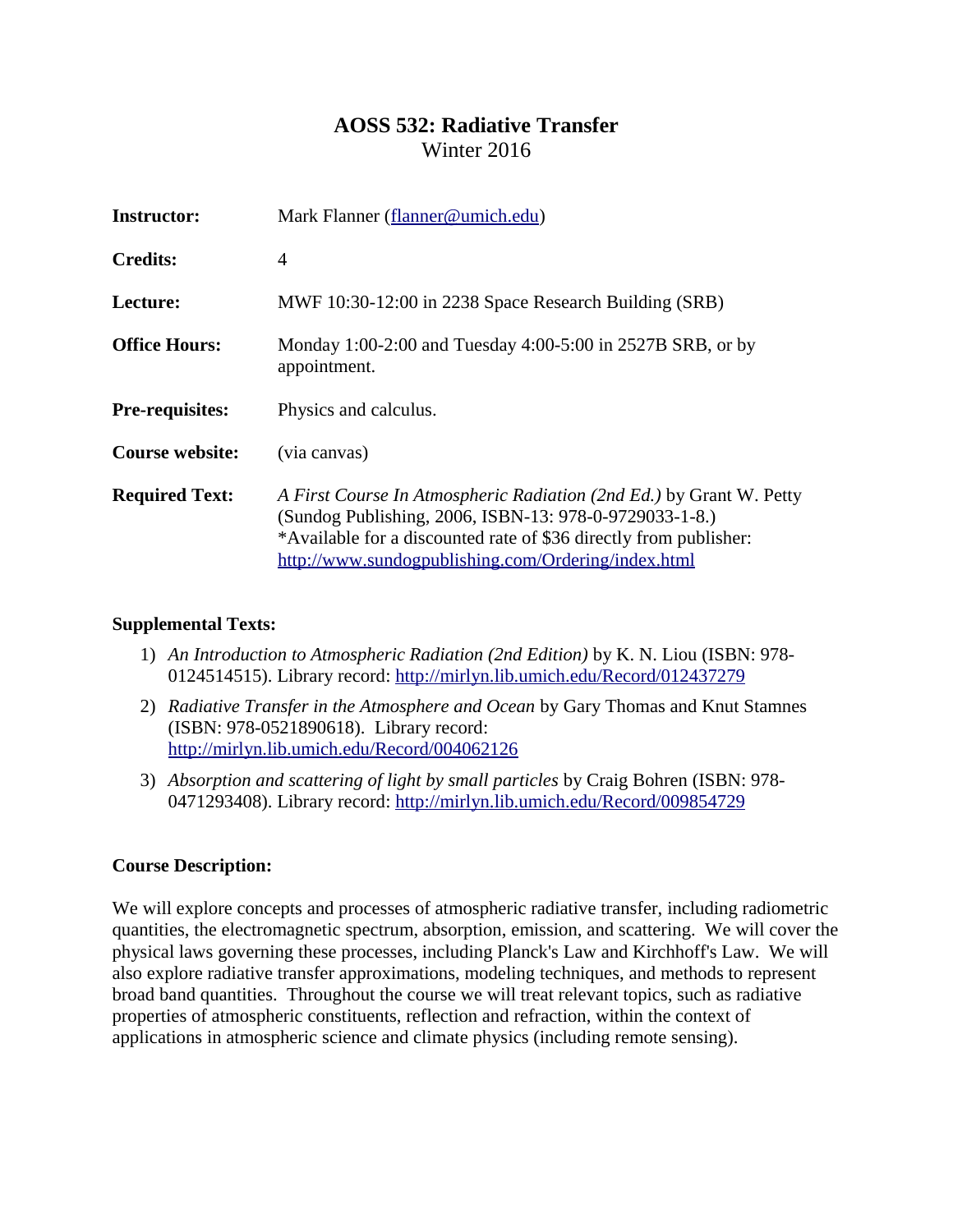#### **Course Structure, Policy, and Honor Code:**

*Readings:* All required readings will come from *Petty* or specific sections of other texts. Readings are listed for the expected date we will begin covering the assigned material in lecture.

*Homework:* There will be about 9 homework sets, assigned weekly and posted on the course website. Most assignments will require programming in a high-level language such as Matlab. You may (and are encouraged to) form study groups to discuss homework problems and approaches, **but your homework responses must be prepared and completed individually, using your own formulations and wording.** Verbatim copying of another student's work (including source code) is forbidden. You may not consult homework solutions from a previous term unless they are made available in a publicly accessible form. You may complete these assignments in (legible) written or typed form. For assignments requiring programming, you will also be asked to upload your source code to canvas. Unless prior arrangements have been made with the instructor, assignments turned in late will be docked 10% per weekday.

*Exams:* There will be one midterm, administered in-class, and a final exam. If you have a conflict with either exam time, you must make arrangements to take the exam at an earlier date. Each student must complete the exams solely by her or his own efforts. The exams must be completed within the specified time.

We will apply the College of Engineering honor code in this course: [http://honorcode.engin.umich.edu/.](http://honorcode.engin.umich.edu/) You are responsible for understanding these terms. The basic theme of the honor code is that unfair advantage cannot be sought.

*Resolving conflict:* We will assign a volunteer ombudsman to represent the student body. If you have concerns related to any aspect of the course, and wish to remain anonymous, you are encouraged to communicate your concerns with the assigned ombudsman, whose job it is to relay these concerns to the instructor or appropriate authority.

## **Grading:**

The weighting applied to determine final grades will be: Homework: 45%, Midterm: 25%, Final: 30%.

Grade assignment will be based on absolute performance (i.e., grading is non-competitive). We will start with the following fixed-scale, but may loosen it as needed, based on course performance:

| $A+$ | 97% A | $93\%$ A- | $90\%$ |
|------|-------|-----------|--------|
| $B+$ | 87% B | 83% B-    | 80%    |
| $C+$ | 77% C | 73% C-    | 70%    |
| $D+$ | 67% D | $63\%$ D- | 60%    |

#### **Course Schedule (tentative, next page):**